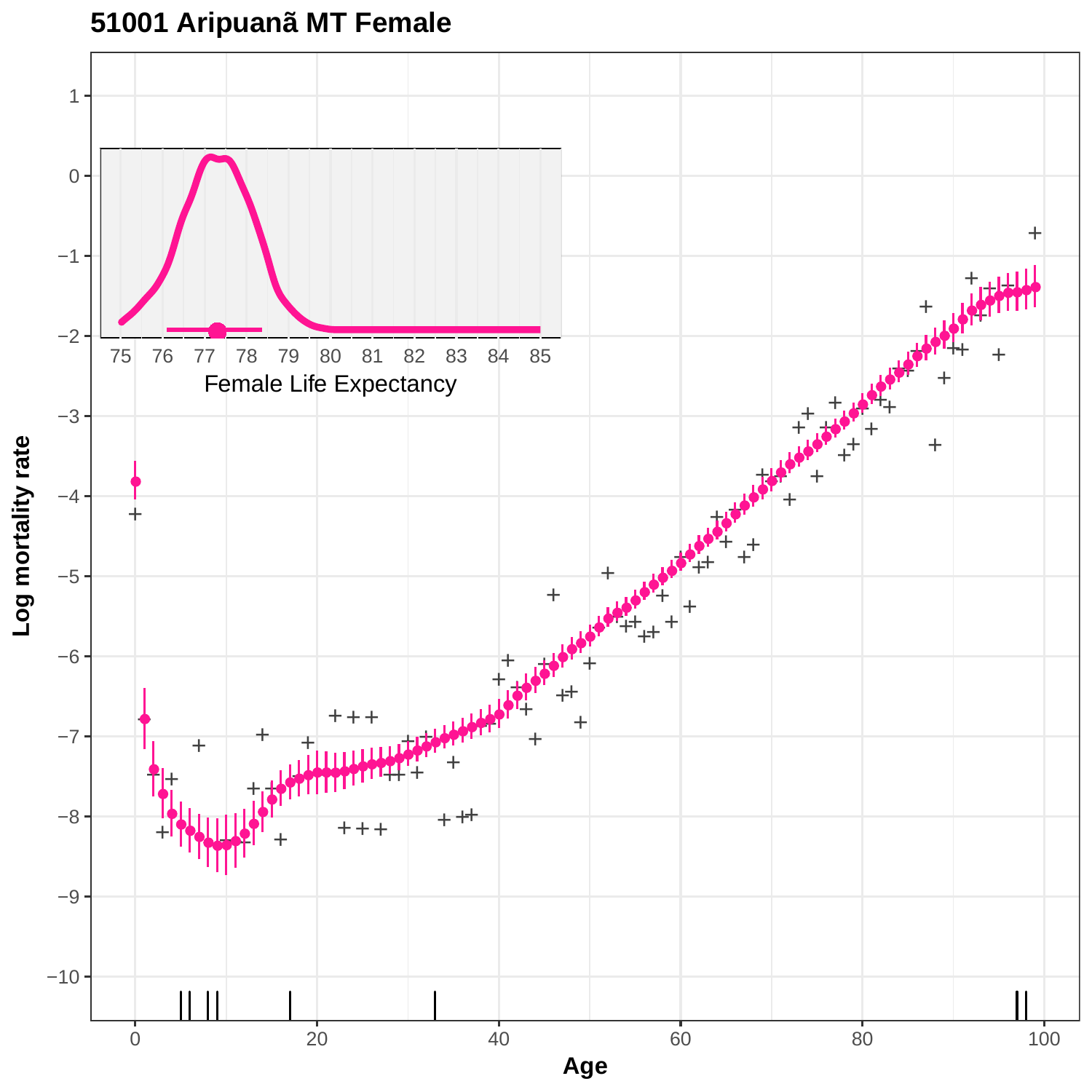

# **51002 Alta Floresta MT Female**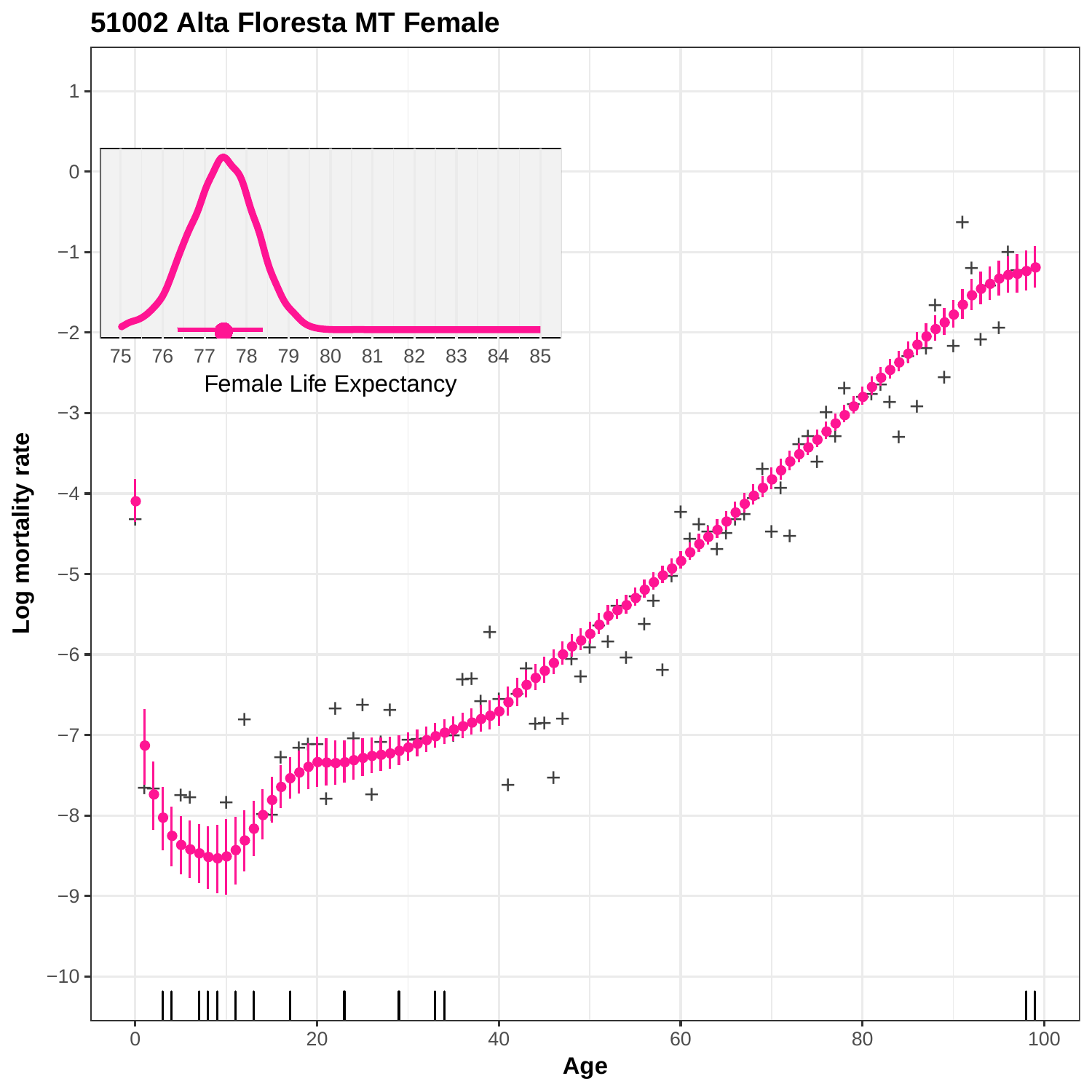

### **51003 Colíder MT Female**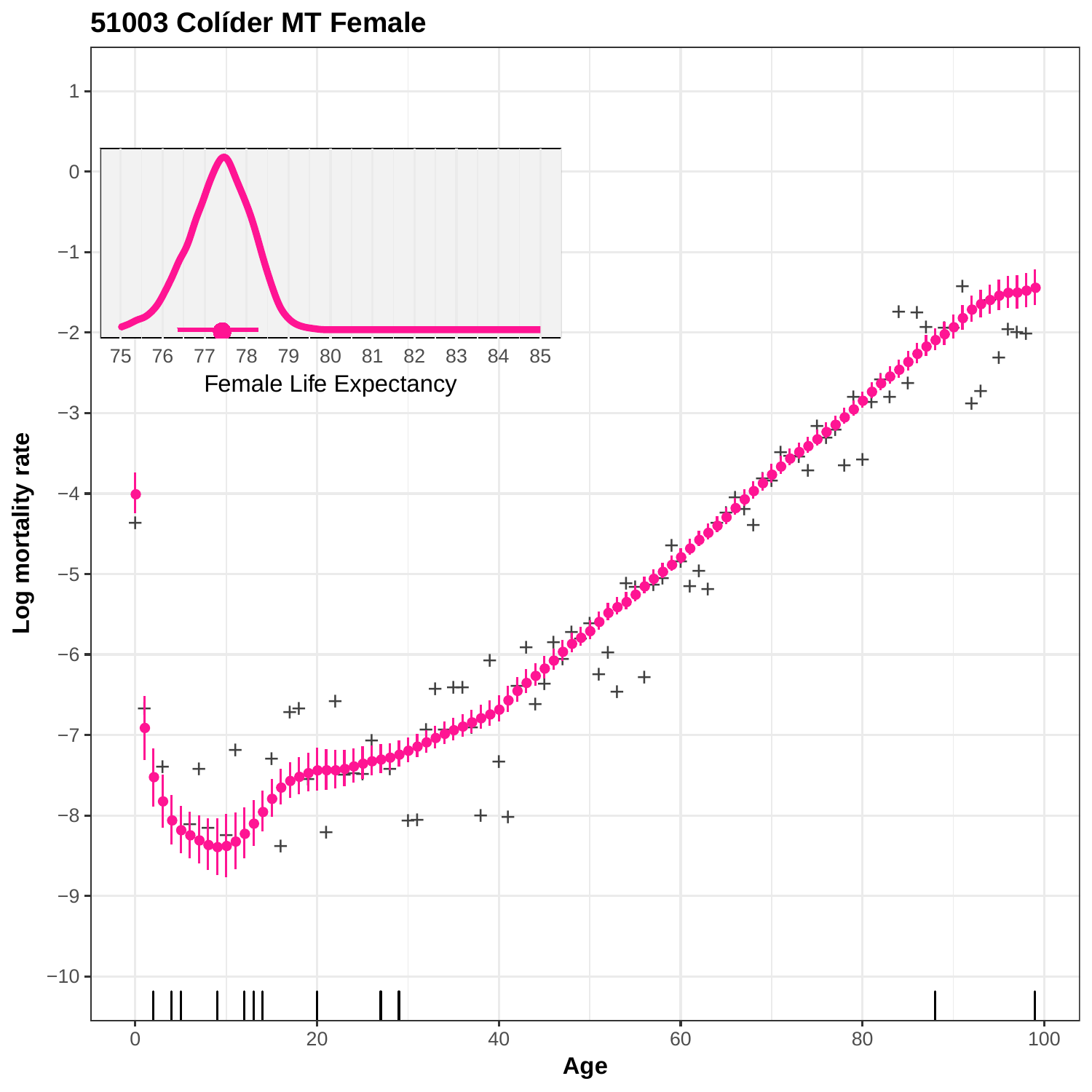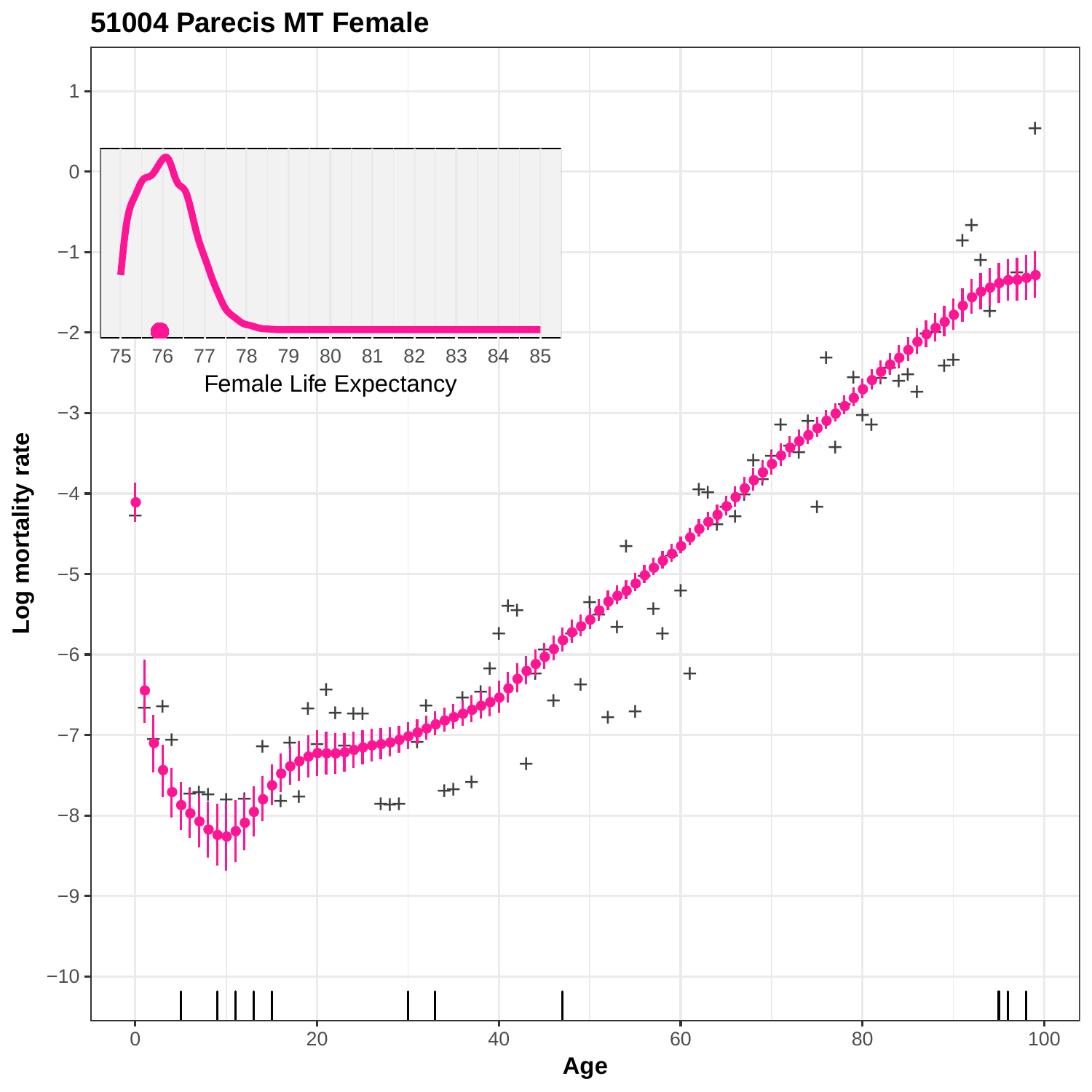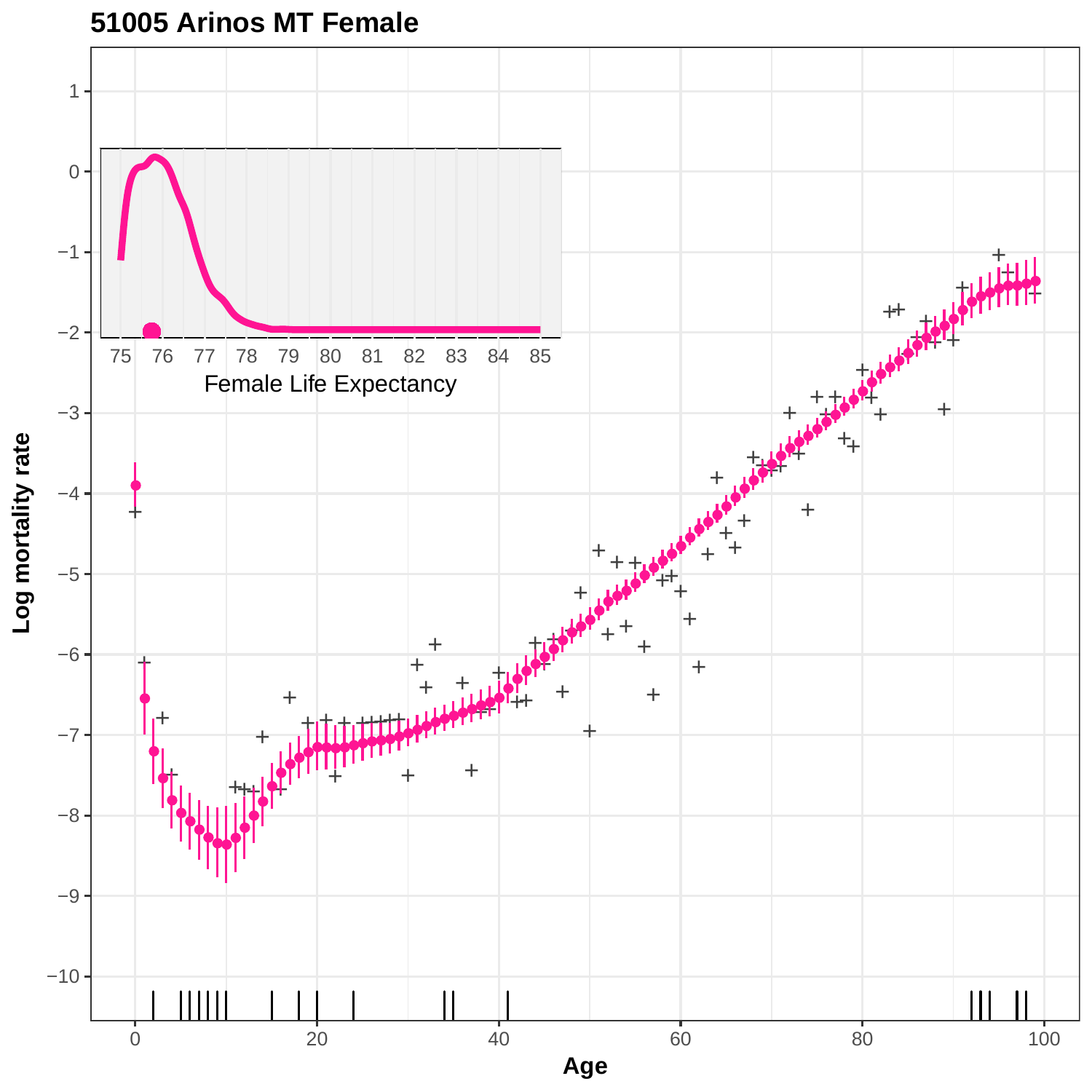

**51006 Alto Teles Pires MT Female**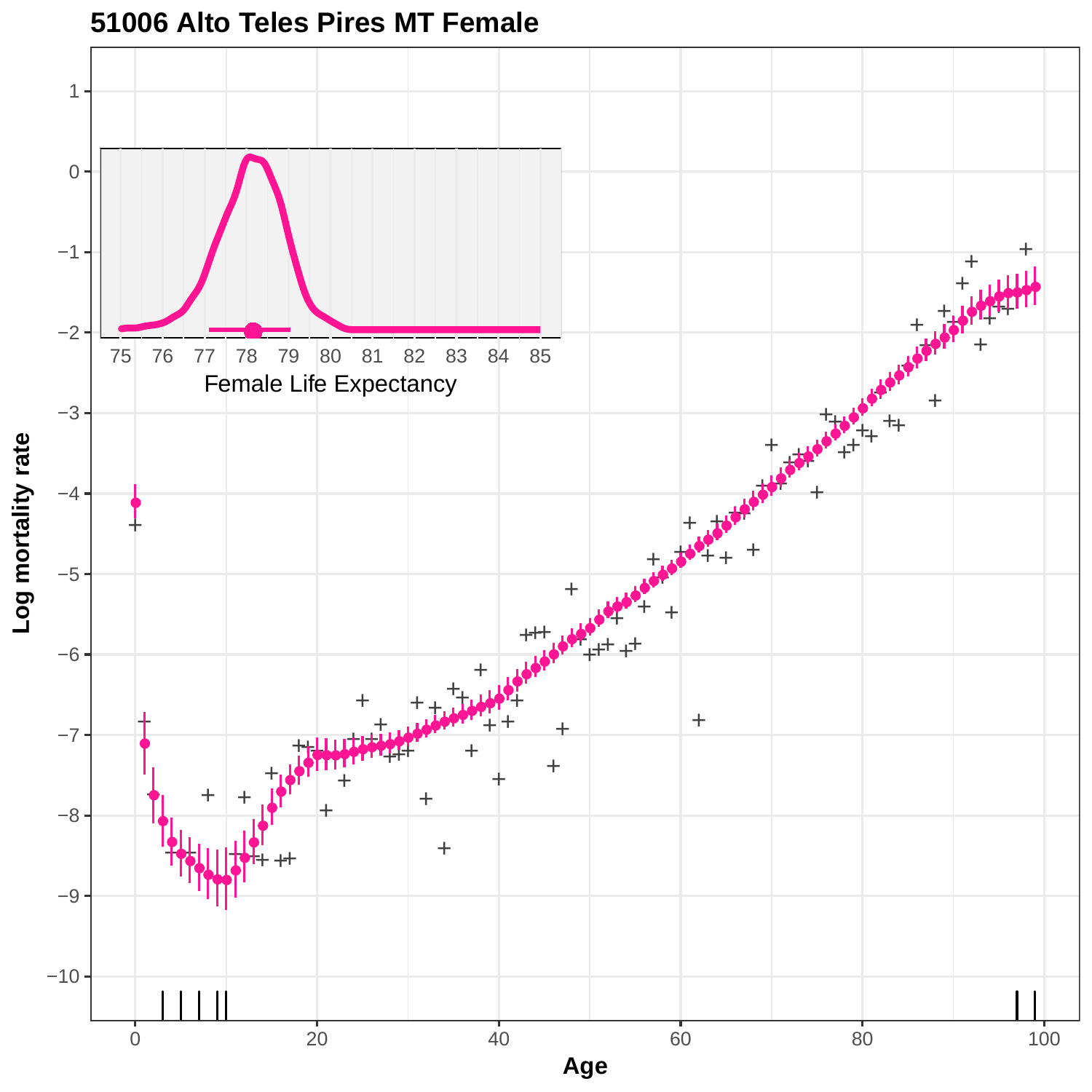# **51007 Sinop MT Female**

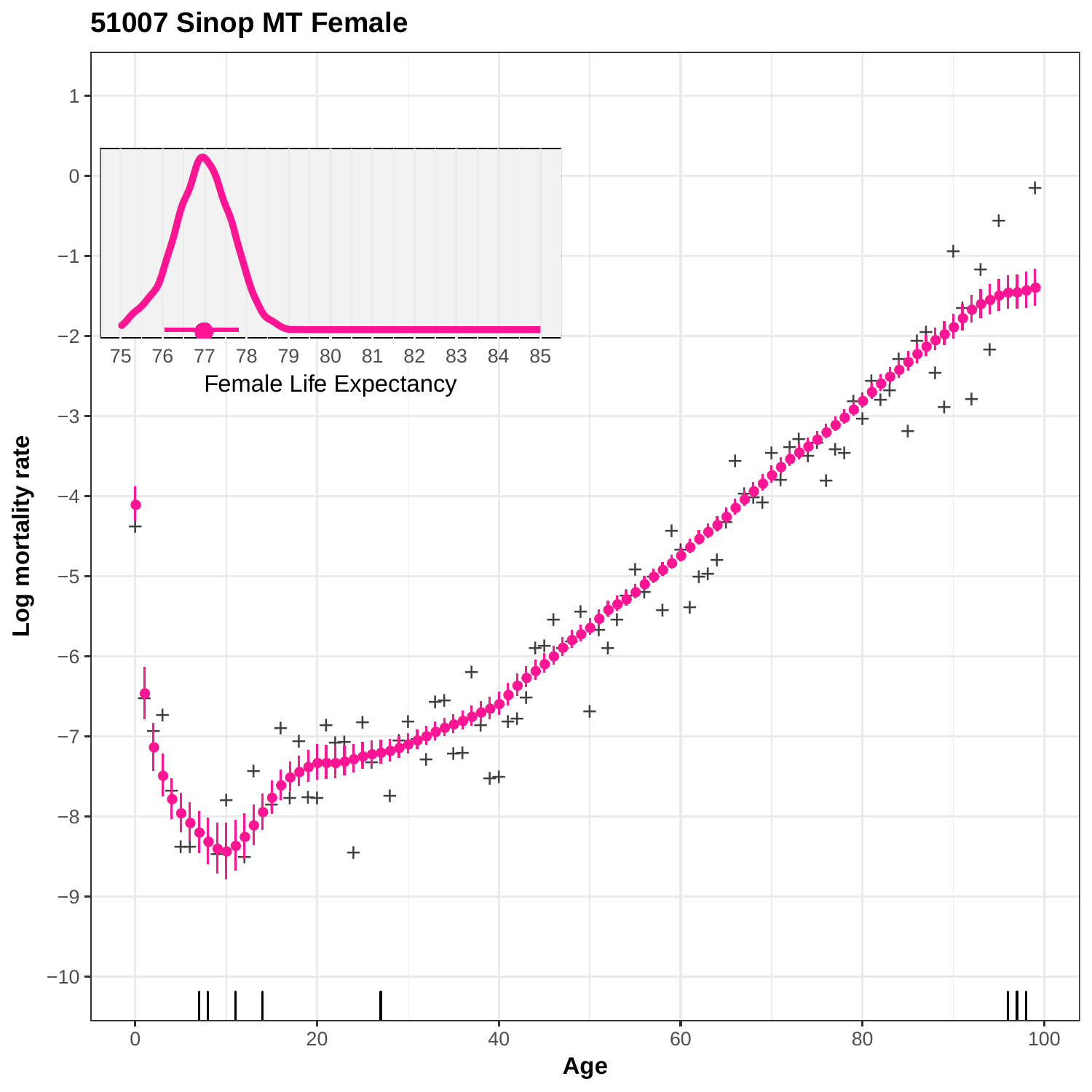

### **51008 Paranatinga MT Female**

**Log mortality rate**

0 20 20 40 60 80 80 100 **Age**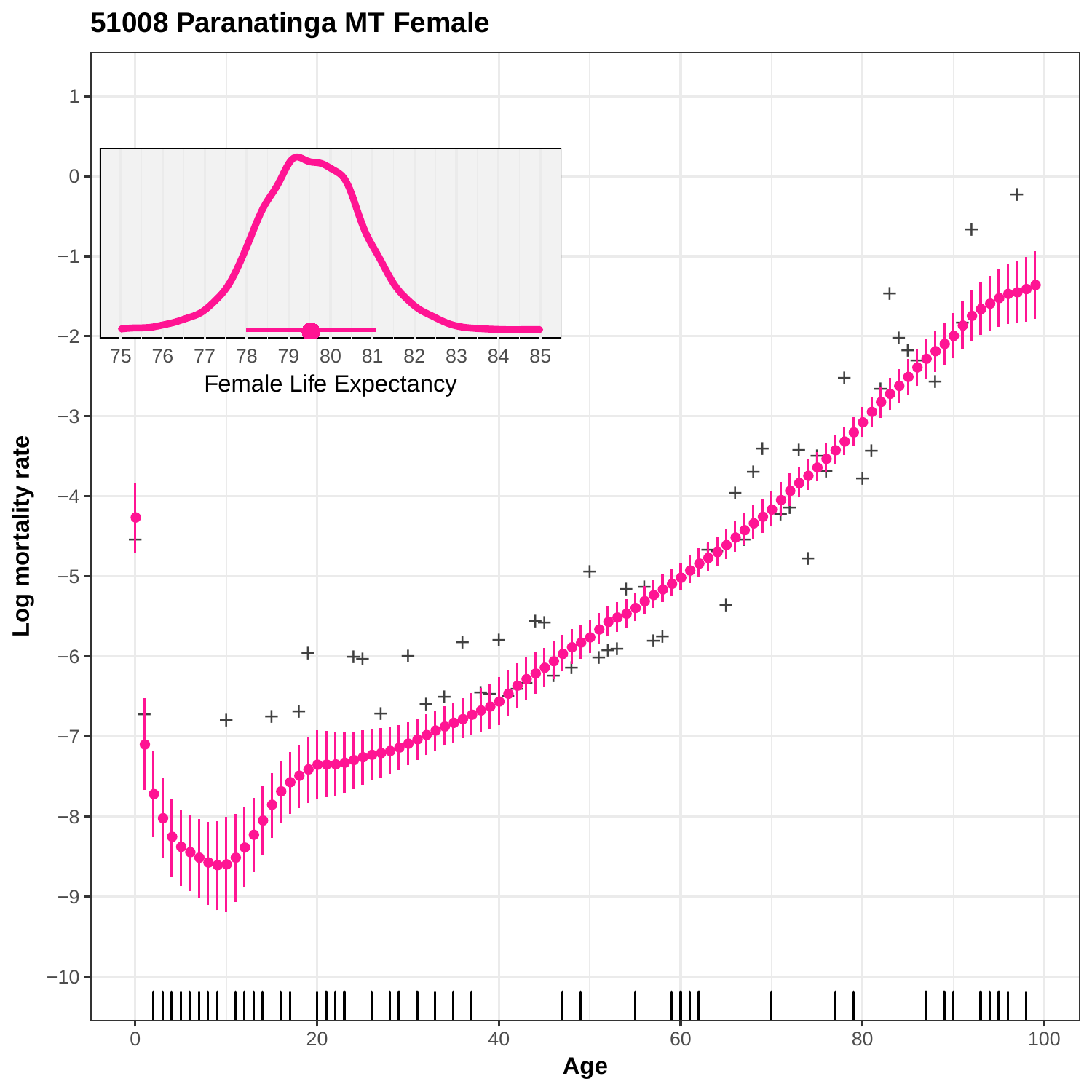

### **51009 Norte Araguaia MT Female**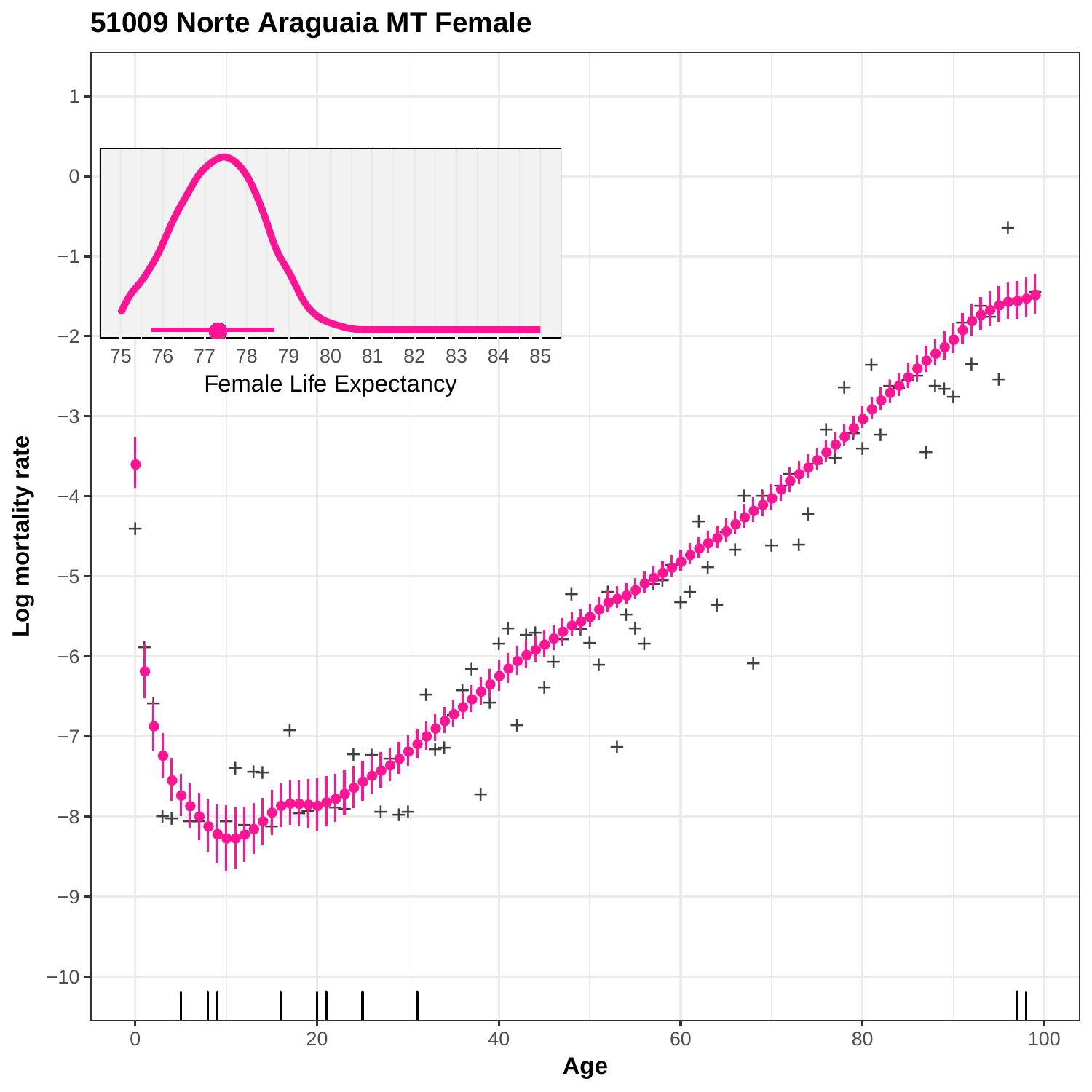

**51010 Canarana MT Female**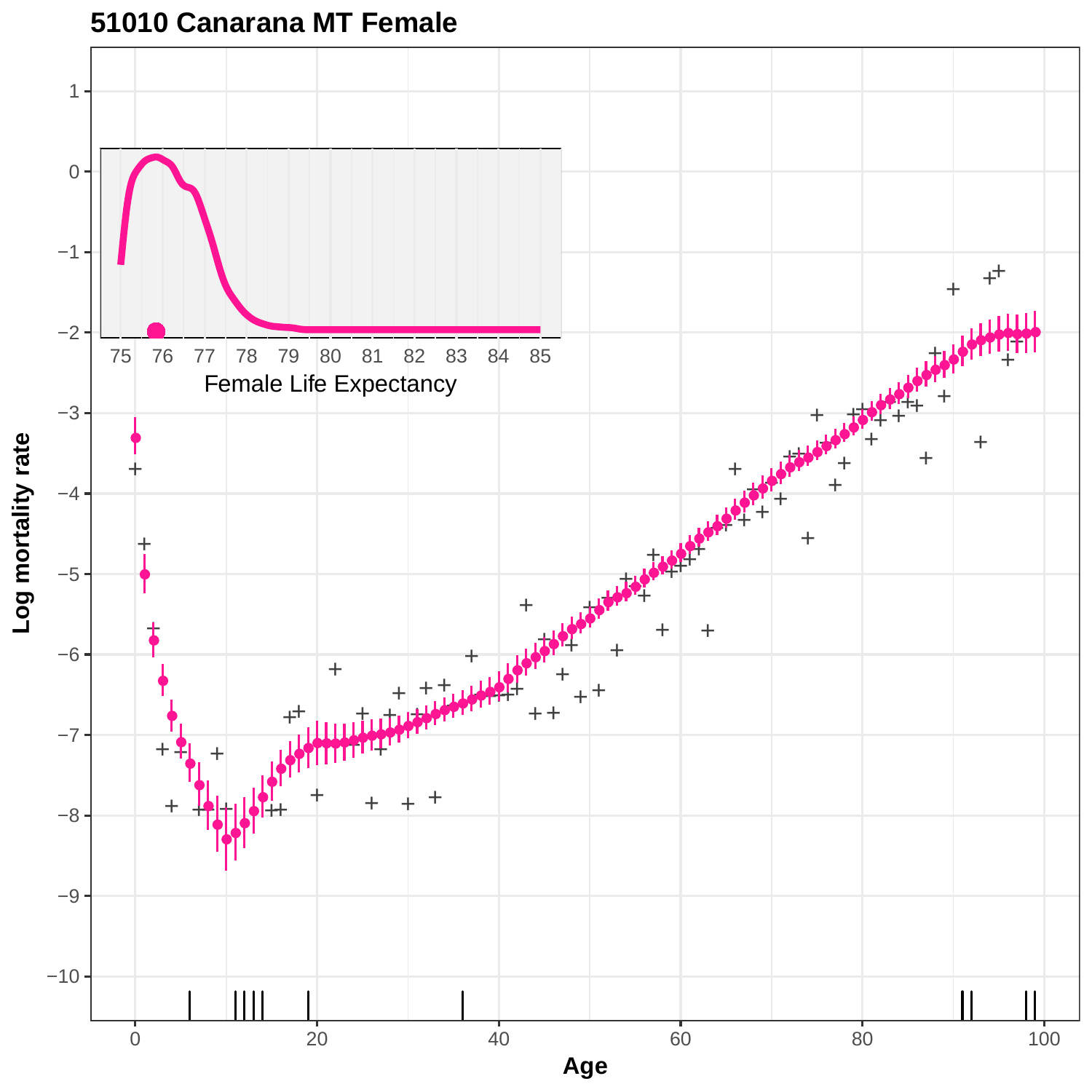

### **51011 Médio Araguaia MT Female**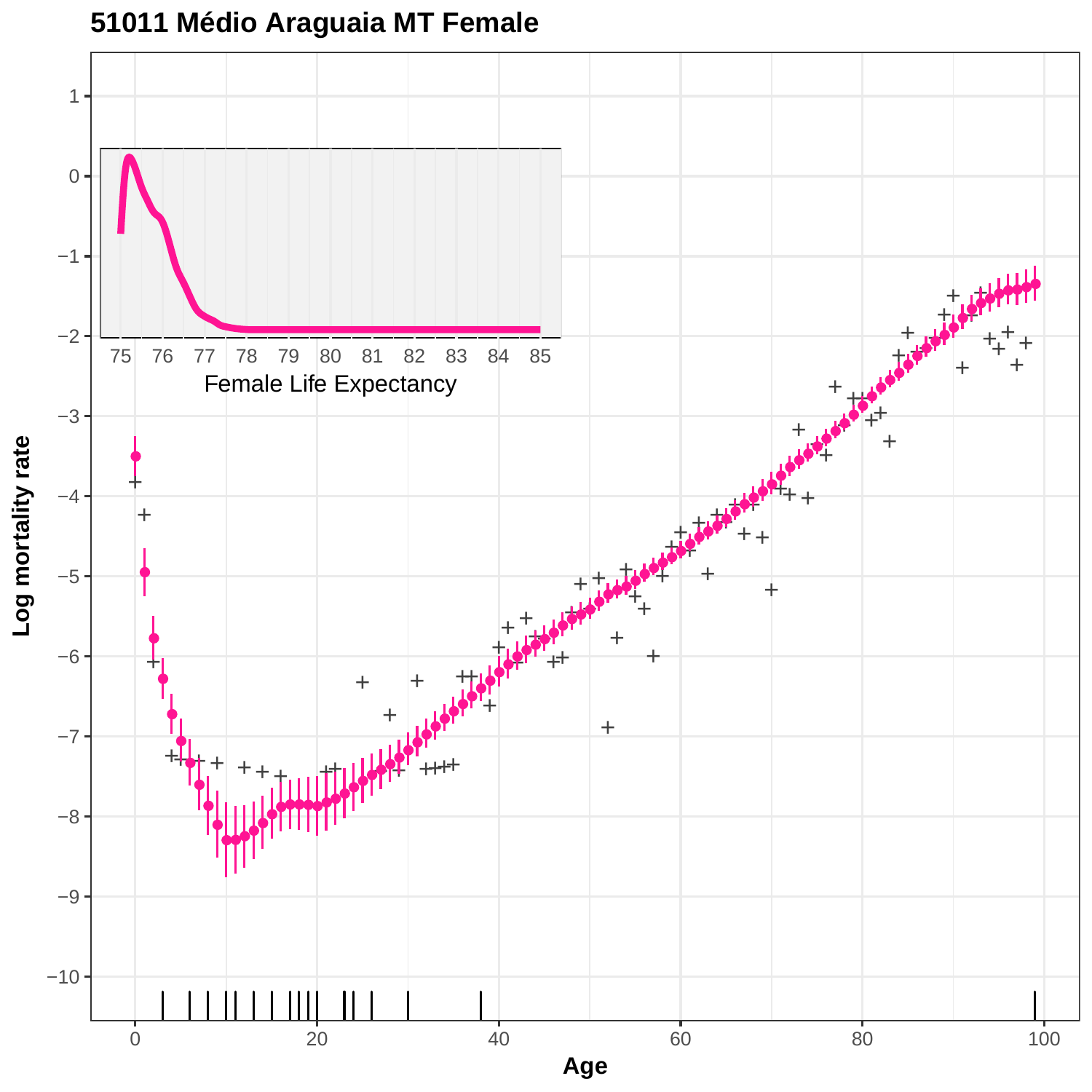

### **51012 Alto Guaporé MT Female**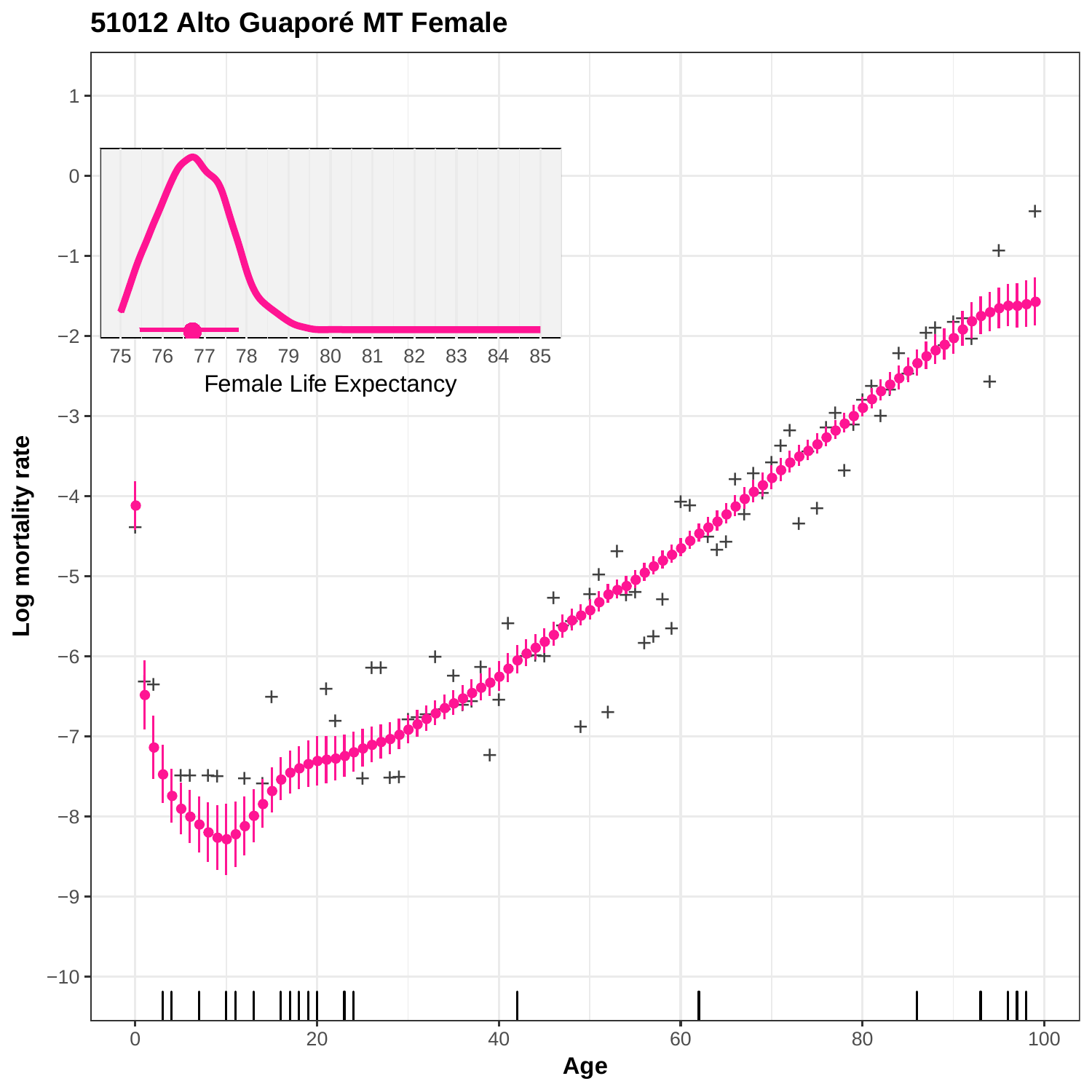

### **51013 Tangará da Serra MT Female**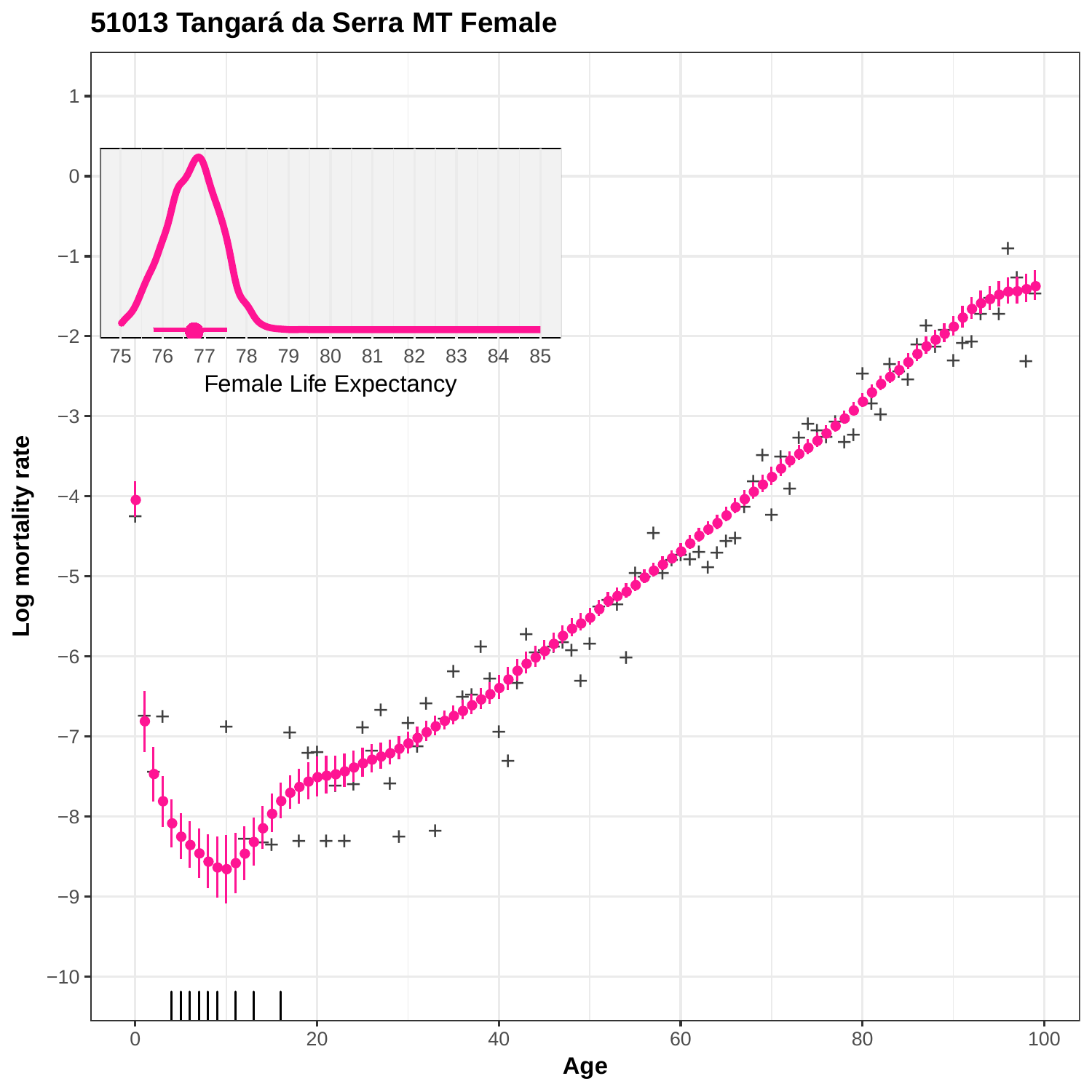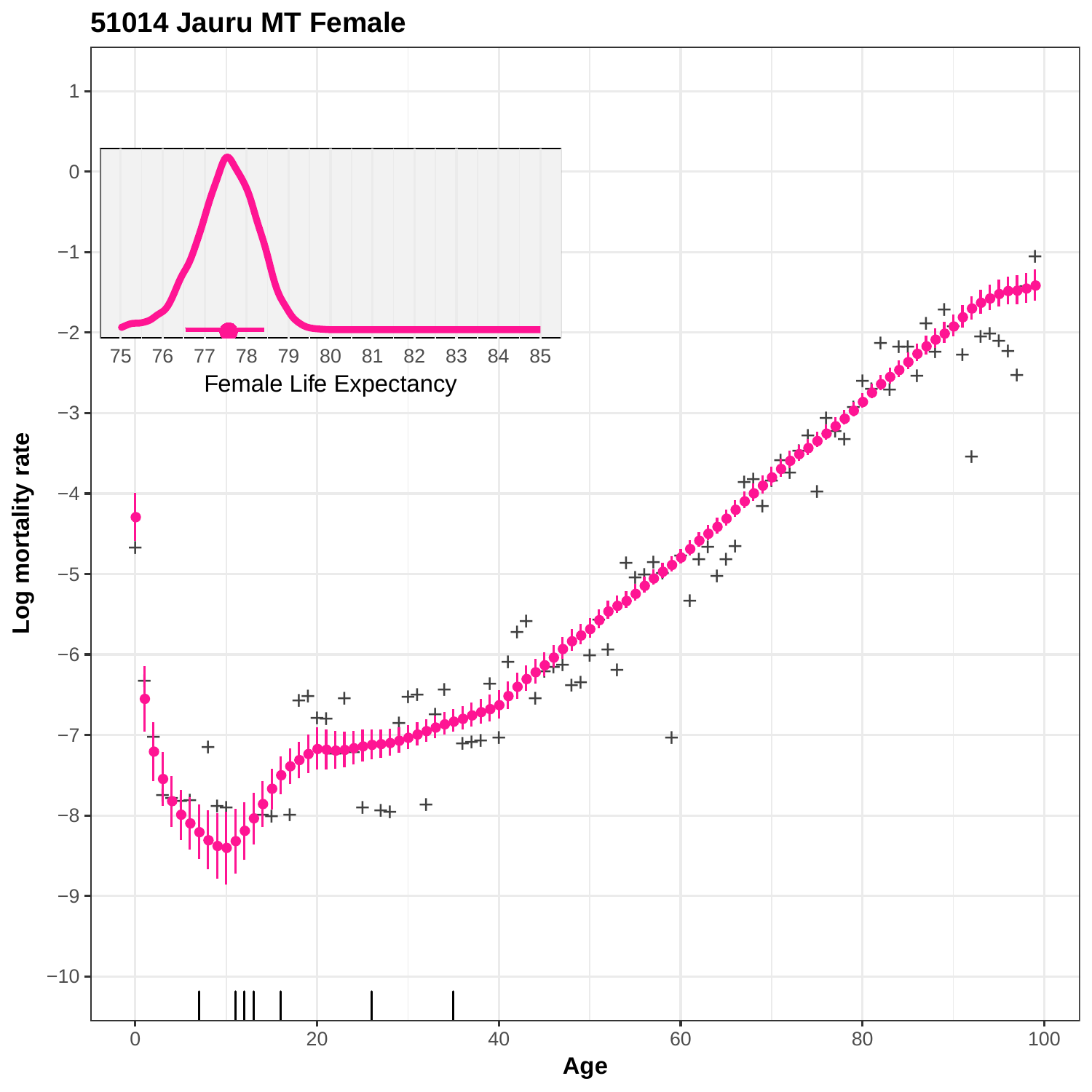

### **51015 Alto Paraguai MT Female**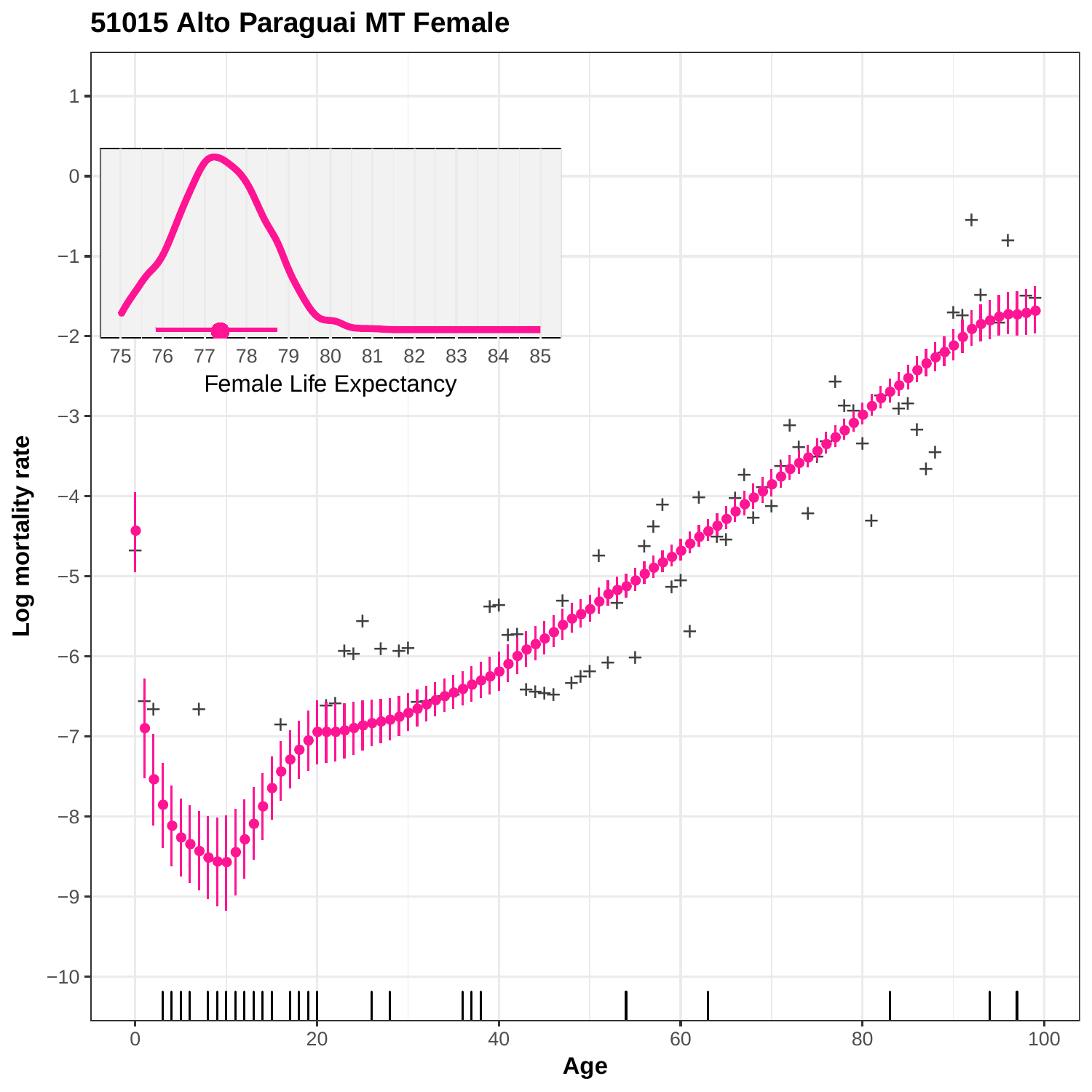

#### **51016 Rosário Oeste MT Female**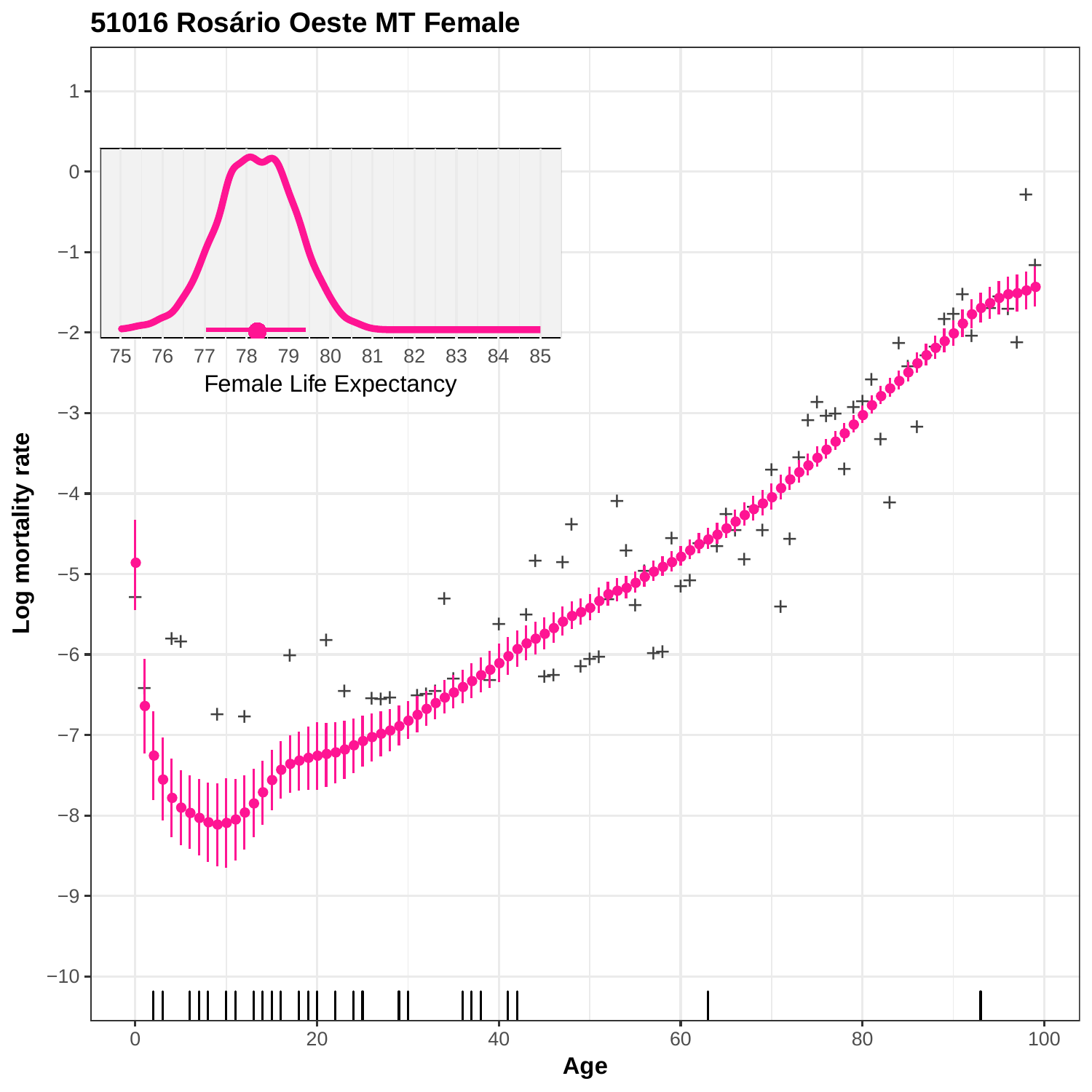

**51017 Cuiabá MT Female**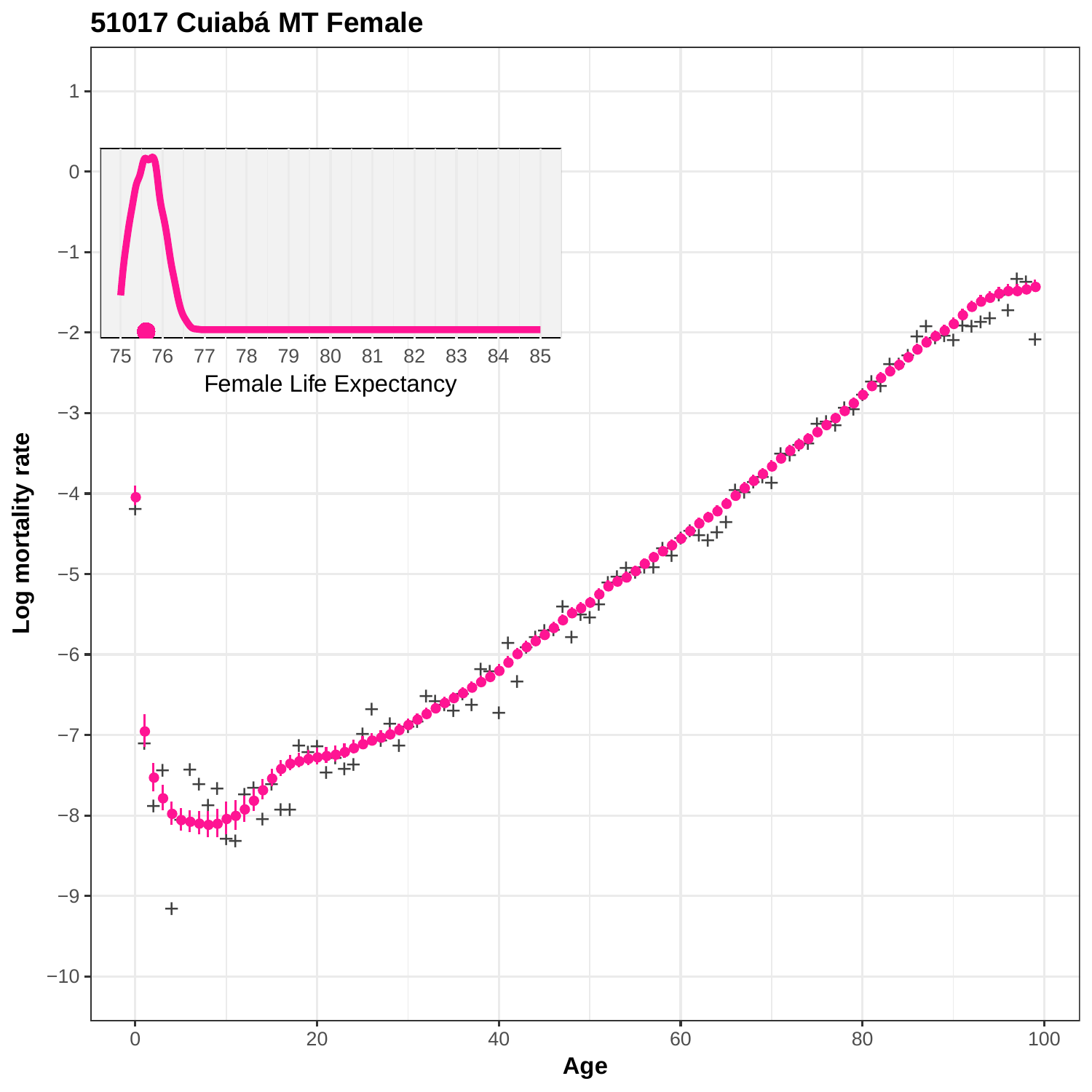

#### **51018 Alto Pantanal MT Female**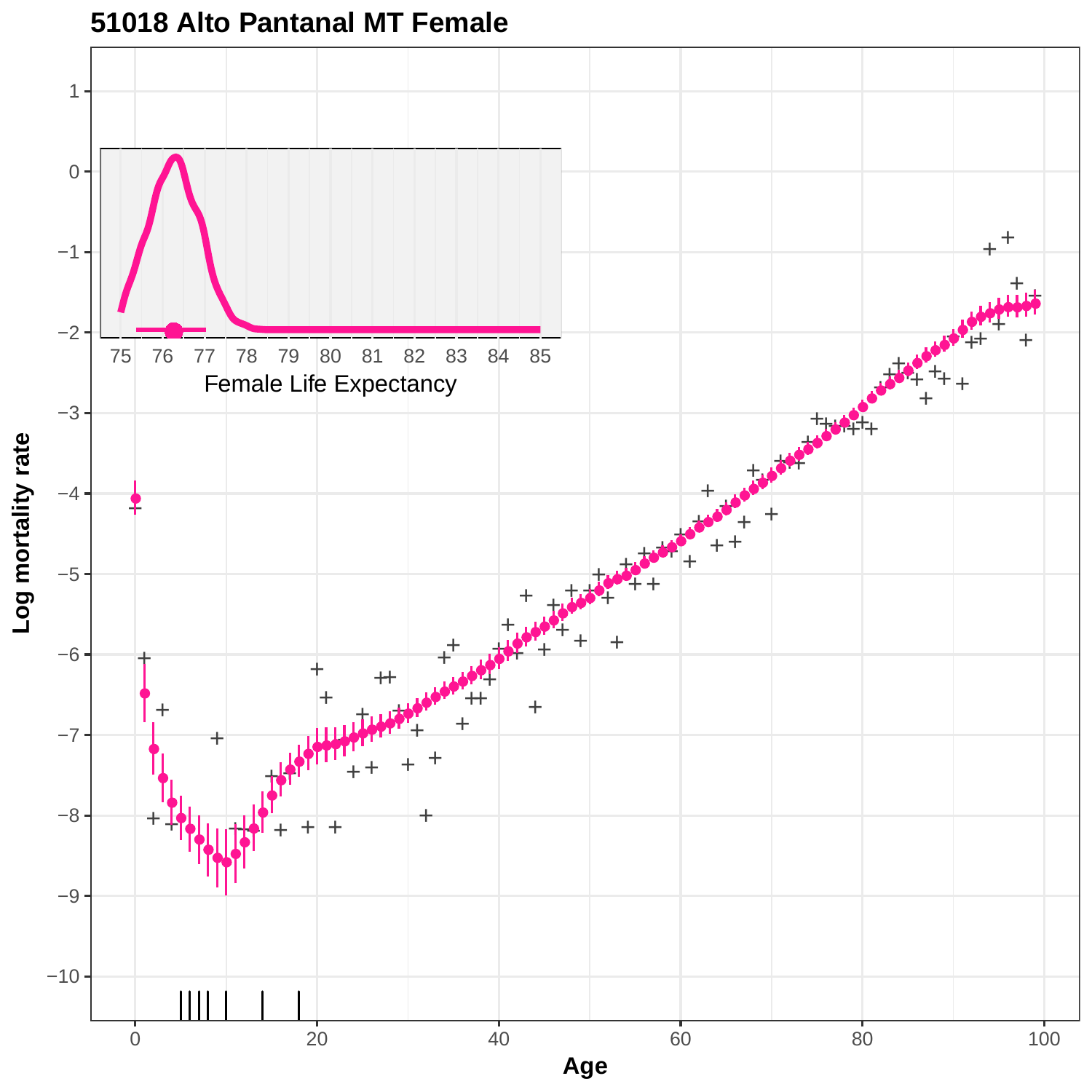

#### **51019 Primavera do Leste MT Female**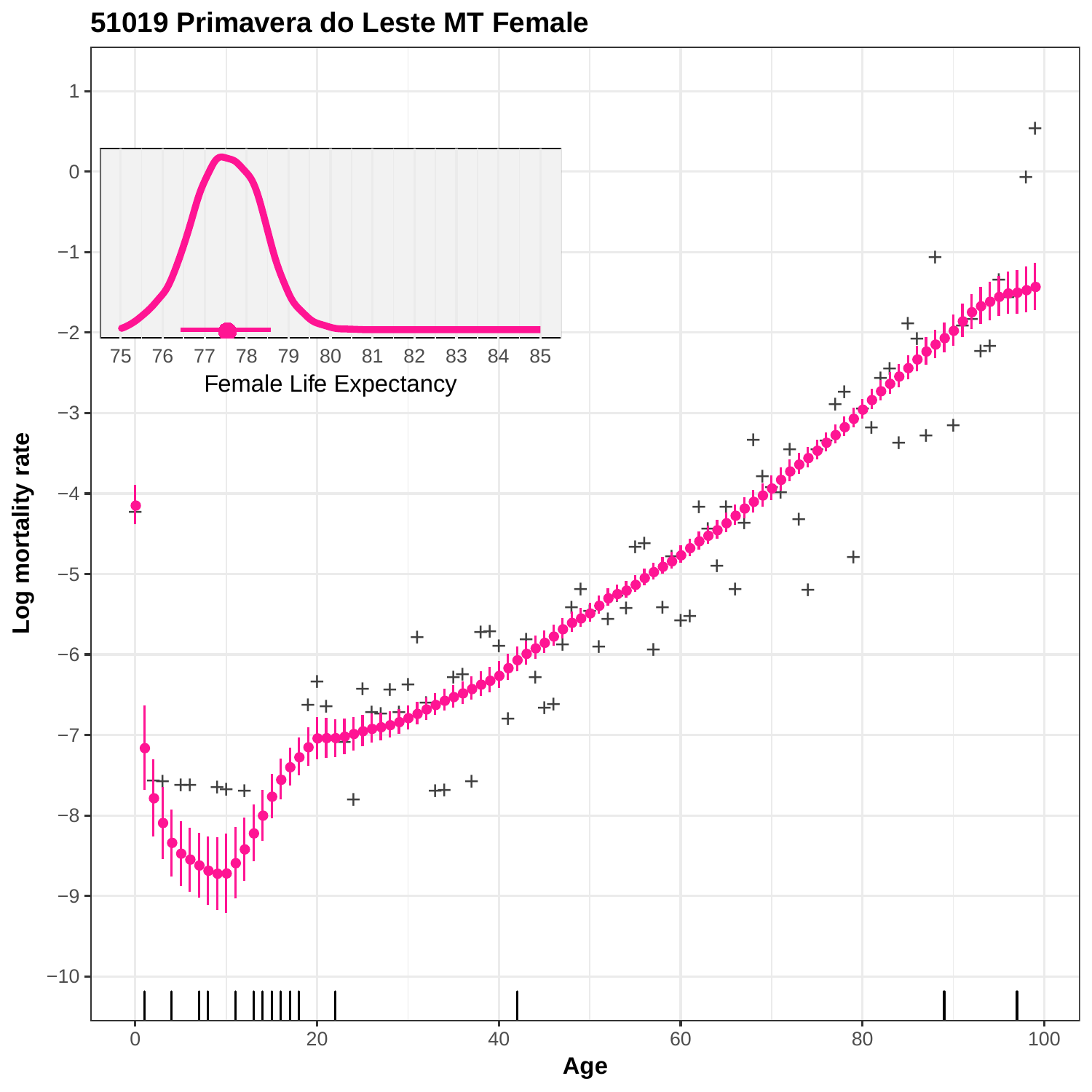

**51020 Tesouro MT Female**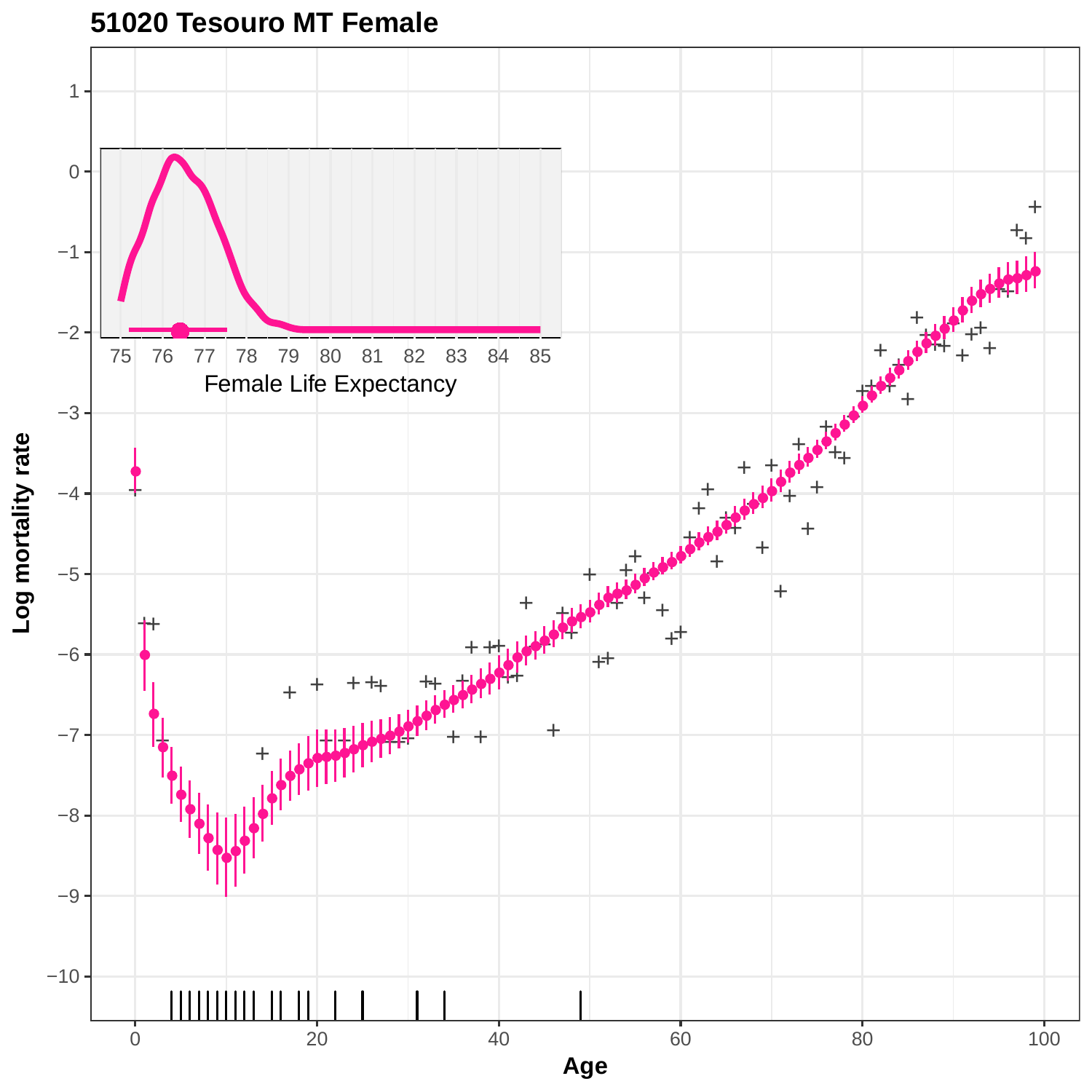

# **51021 Rondonópolis MT Female**